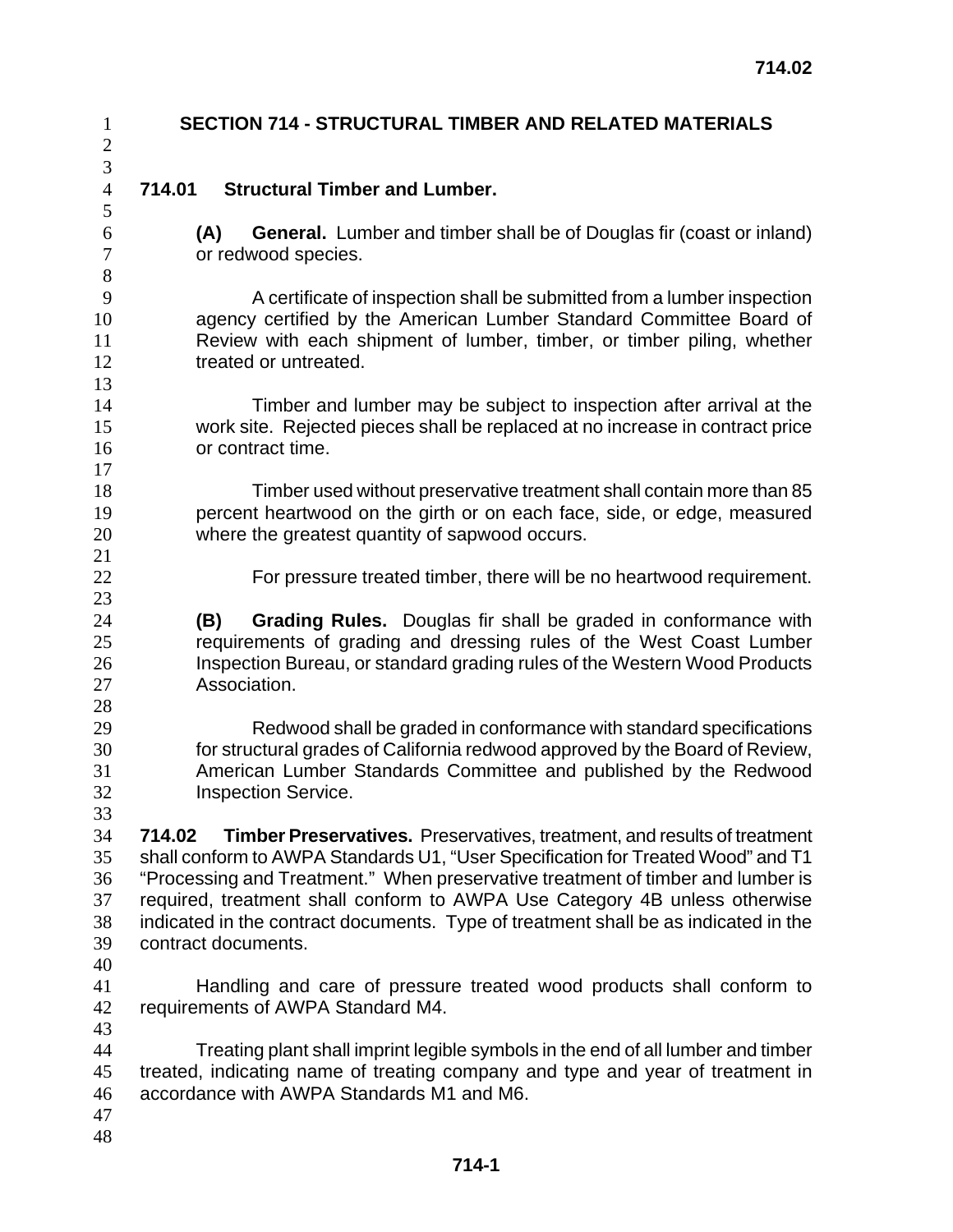When kiln drying prior to treatment is indicated in the contract documents, moisture content after drying and immediately prior to treating shall not exceed 25 percent as measured at midpoint of the piece in the outer 1 inch, using an accepted type of moisture meter in accordance with ASTM D 4444. Unless otherwise indicated in the contract documents, lumber and timber treated with waterborne preservatives shall be dried after treatment and shall have moisture content of not more than 25 percent at time of shipment to jobsite.

**714.03 Hardware for Timber Structures.** Machine bolts, drift bolts, and dowels may be wrought iron or medium steel. Washers may be cast O-gee or malleable castings or may be cut from medium steel or wrought iron plate.

**714.02** 

Machine bolts shall have square heads and nuts, conforming to ASTM A 307. Nails shall be cut or round wire of standard form. Spikes shall be cut, wire, or round wire of standard form. Spikes shall be cut, wire, or boat spikes. 

65 Hardware shall be zinc-coated in accordance with Subsection  $501.03(G)$  – Zinc Coating, except malleable iron connectors for treated timber bridges shall not be zinc-coated. 

Metal connectors conforming to one of the following, shall be provided in accordance with the contract documents:

**(A) Split Ring Connectors.** Split rings shall have inside diameters of 2-1/2 inches and 4 inches. Split rings shall be made from hot rolled, low carbon steel conforming to ASTM A 711, Grade 1010. Each ring shall form a closed true circle, with an outside cylindrical surface parallel to the axis of the ring. Split rings shall be cut through, at one place in its circumference, to form a tongue and slot.

- **(B) Toothed Ring Connectors.** Toothed ring timber connectors shall be stamped cold from U.S. Standard No. 16 gage hot rolled sheet steel conforming to ASTM A 711, Grade 1015. Connectors shall be bent cold to form a circular, corrugated, sharp-toothed band and circle. Connectors shall be parallel to the ring axis. Central band shall be welded fully to develop strength of the band. Connectors with diameters of 2 inches, 2-5/8 inches, 3-3/8 inches, and 4 inches shall each have a total depth of 15/16-inch and fillet depth of 1/4-inch.
- **(C) Shear Plate Connectors.** Pressed-steel-type shear plates shall be made of 2-5/8-inch-diameter malleable iron conforming to ASTM A 47, Grade 32510. Each plate shall form a true circle with a flange around the edge, extending from one face only, at right angles to the face of the plate. Plate portion shall have a central bolt hole and small perforations on opposite sides of the hole, located midway from the center circumference.
- 

Four-inch-diameter shear plates shall be made of malleable iron conforming to ASTM A 47, Grade 32510. Each casting shall include a